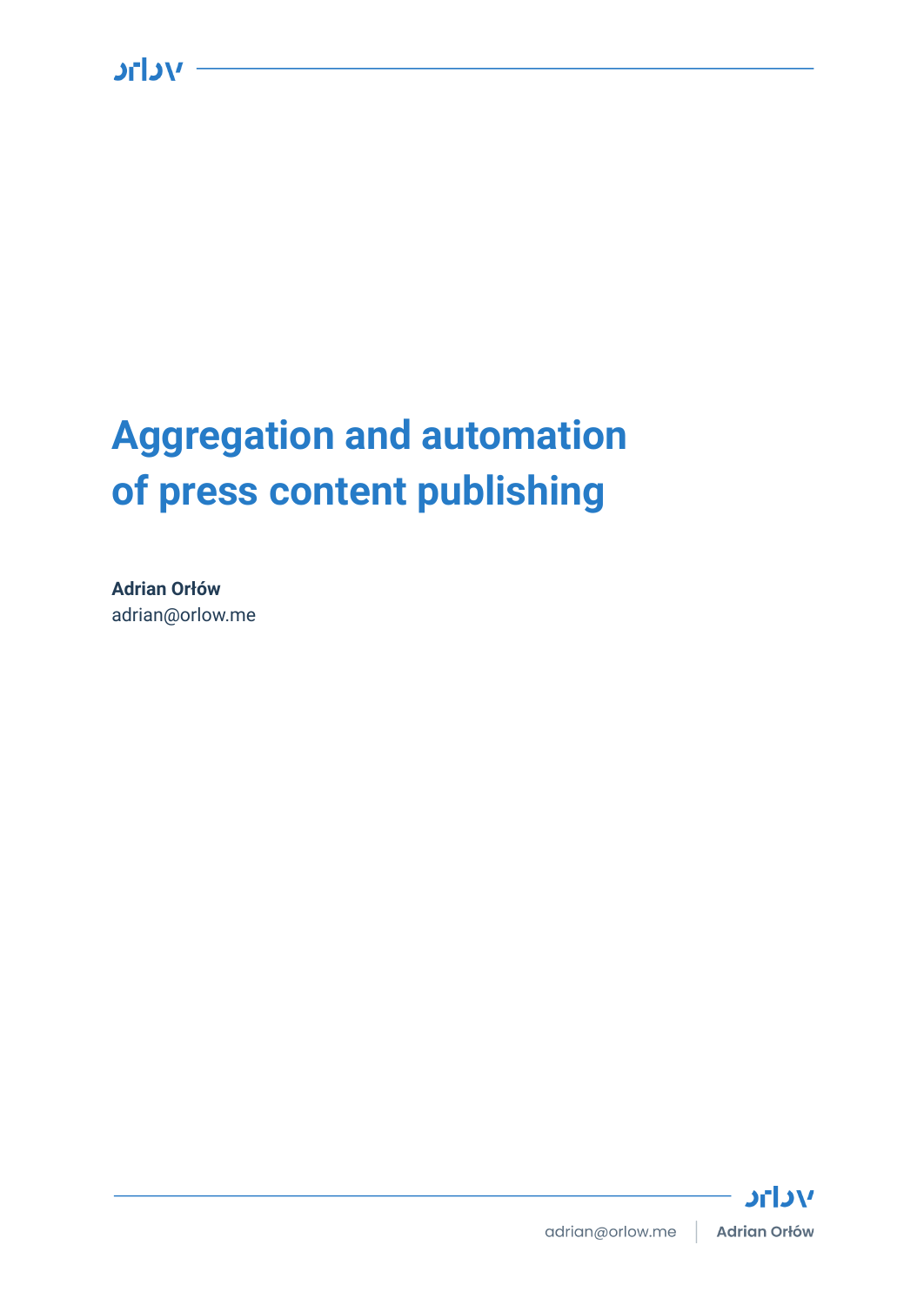### **Definitions**

- *Primary Source* a person or organization that has full or near full credibility in the information they provide. These include, e.g., politicians or political organizations, which are by themselves a source of primary information about the actions and attitudes of the represented entity.
- *Trusted Secondary Source* an individual or organization that has a high degree of credibility in the information it provides, as a result of its role and high reliability of the correctness of the information in the past. These include news agencies and their correspondents.
- *Information condensation* shortening information to the minimal possible form, maintaining the correctness of the final message
- *Human Factor* any action taken by a human being within a specific situation.
- *Long and short content* in the context of press content, short content is text with less than 280 characters. If the text is longer, it is a long content type.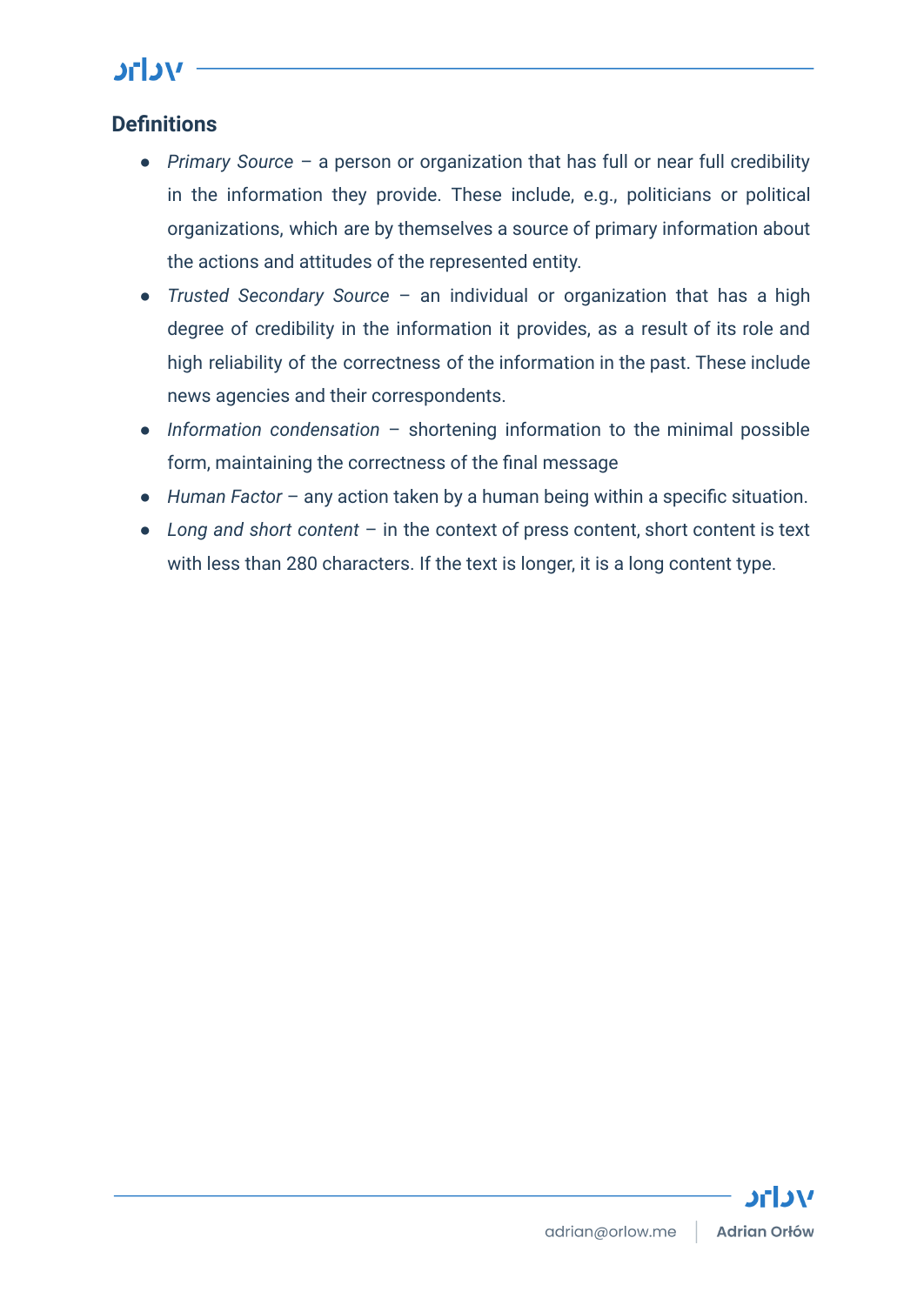### **Introduction**

A fundamental challenge for online editors, who rely on the speed of delivering valuable press content to their audience, is the speed of response and validation of the relevance of the information provided in Primary Sources and Trusted Secondary Sources (hereinafter: Sources).

By minimizing the work needed to extract information from Sources (content aggregation), determine its relevance (audience response observation), as well as translate and condense the final information (artificial intelligence), it is possible, in effect, to reduce to a minimum – or even to zero – the contribution of the human factor in the process of effective aggregation of short press content.

The same applies for long content, excluding the full condensation of information, but including the participation of the human factor in the creation of the final press message, by expanding it with the necessary additional elements.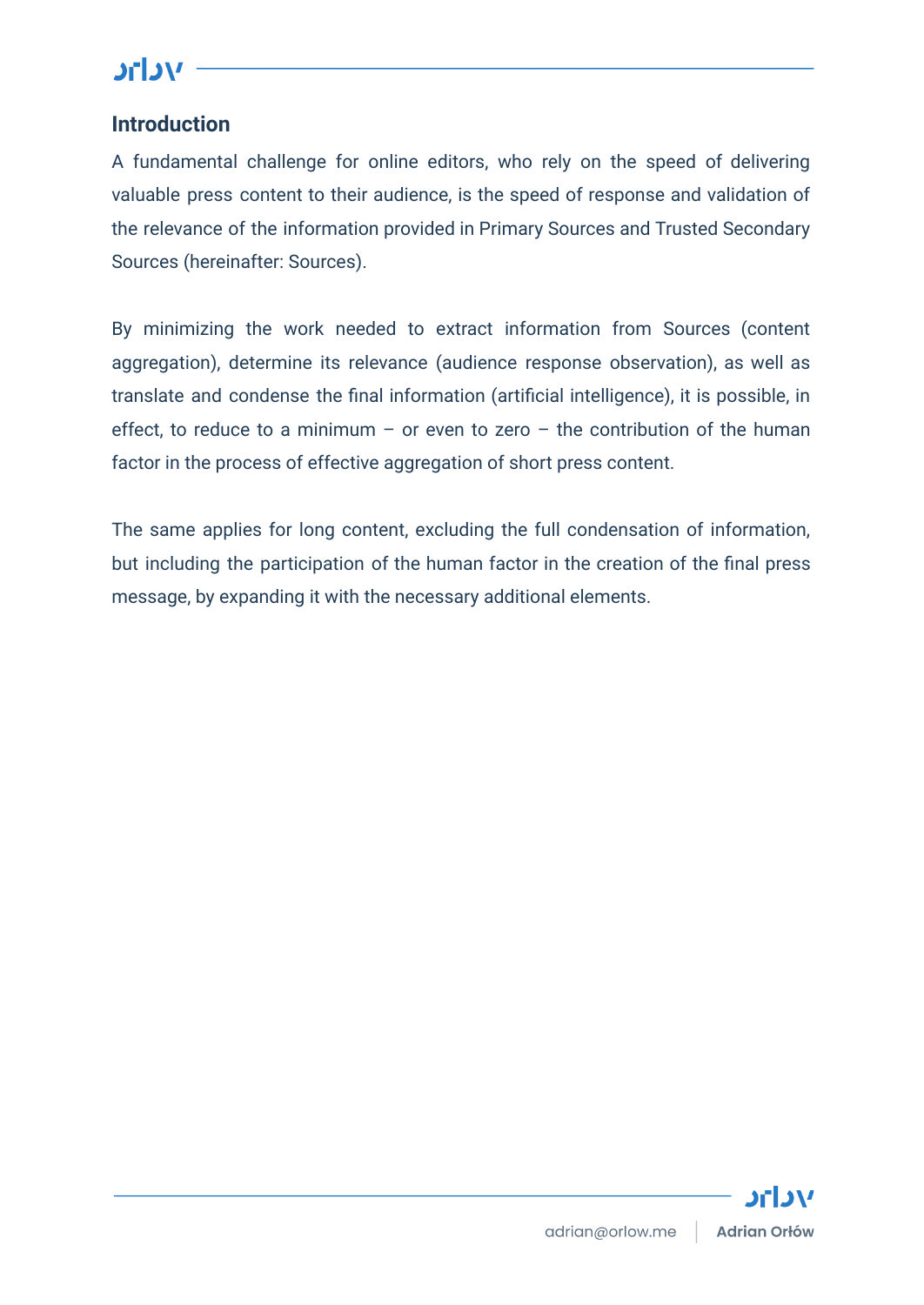# יונ

### **Implementation model**

The implementation of the assumptions of this paper requires reliance on three main phases that must be carefully considered in the implementation process. These are:

#### 1. **Aggregation:**

Obtaining information from the Sources through communication channels such as social media, RSS feeds, Atom, or other ways of actively obtaining it in real-time

#### 2. **Prioritization:**

Observation of audience content engagement over time

#### 3. **Transformacja**

Fine-tuning the final message through translation or condensation

The phases outlined above should be implemented in a way that minimizes the Human Factor as much as possible.

Aggregation of content should take place as a result of their obtainment through API programming interfaces and observation of RSS feeds and other ICT channels in real-time, which will ensure their active obtainment and observation.

Prioritization should be a key element in the publication automation process, which is due to the assumption of opinion-forming effectiveness being directly expressed in the engagement of content recipients e.g. in social media. Observation of content reception should be done through software APIs.

Transformation should be done in an automated way for translations,

using translation tools based on neural networks. Content condensation should be performed by human or complex neural network models (e.g. GPT-3) allowing for correct implementation of this action.

The final publication should be based on human decision or predefined source credibility combined with information clustering.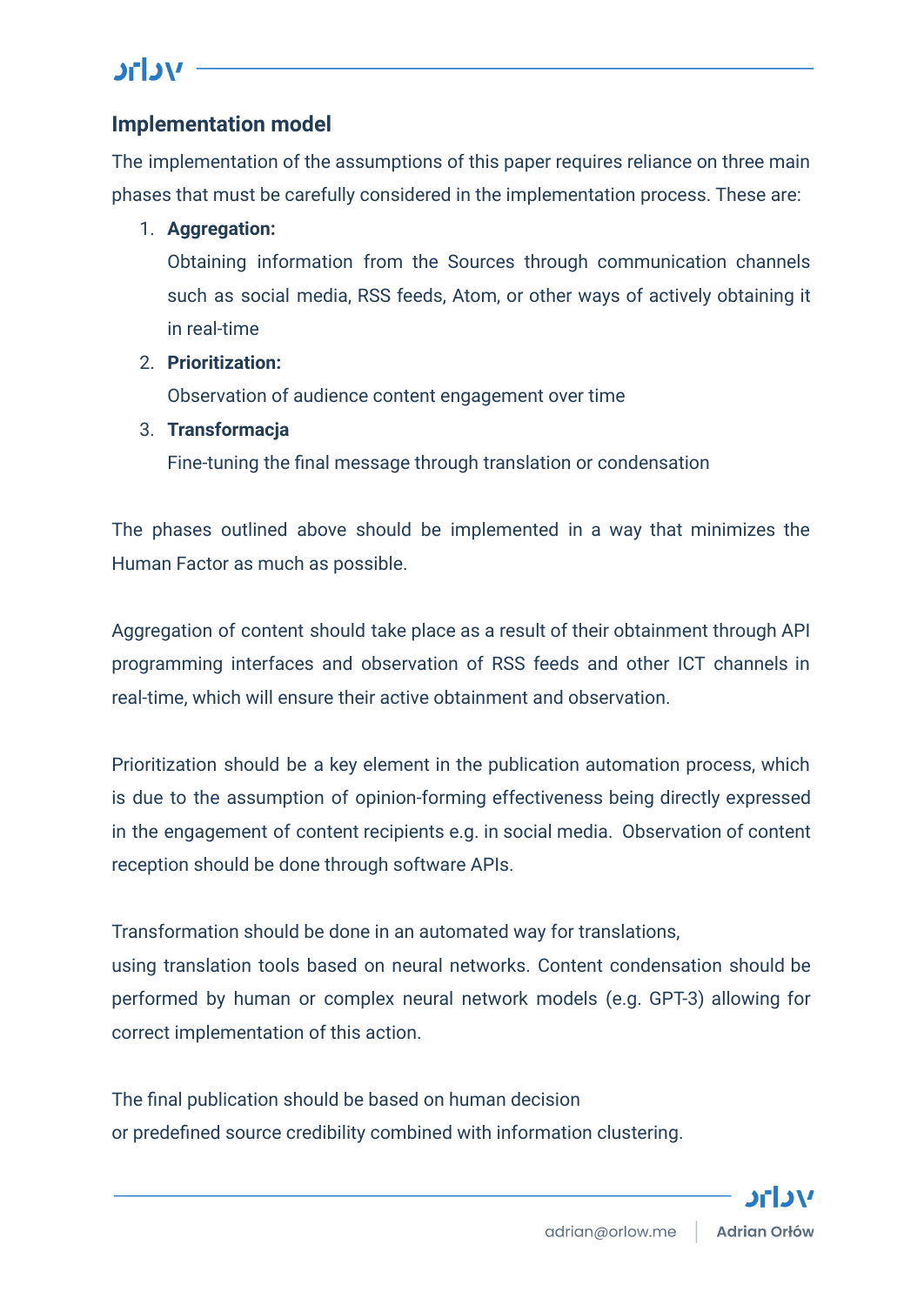### **Proof-of-concept**

Fig. 1 shows the implementation process based on the model in two phases, split according to the degree of automation expected.

In the Information Aggregation action, in view of the popularity of social media in the publication of short press content, the source of



Source pages' posts on Twitter fetched through the platform's programming interface was used.

Through RSS feeds and similar, information is collected in real-time by means of the polling method (collecting data in equal time intervals with the help of e.g. the cron tool) or communication with the information source through the WebSocket communication protocol.

In the Aggregate and Observe action performed as a result of the New Information event, the retrieved data are stored in a non-relational database and the social media posts associated with the information are tracked via API of the respective platforms. If the engagement in a short period of time is significant, a Significant Activity event occurs.

In the second phase, it is possible to fully automate the publication, which requires grouping the information to avoid duplicates, or partial - by delegating the final action in the form of publishing press content to a human.

In order to detect duplicates, transformation of the content to the expected format of the statement and its possible translation from the current language, solutions of NLP (Natural Language Processing) type based on neural networks - GPT-3 model and DeepL tool (for translation) were used.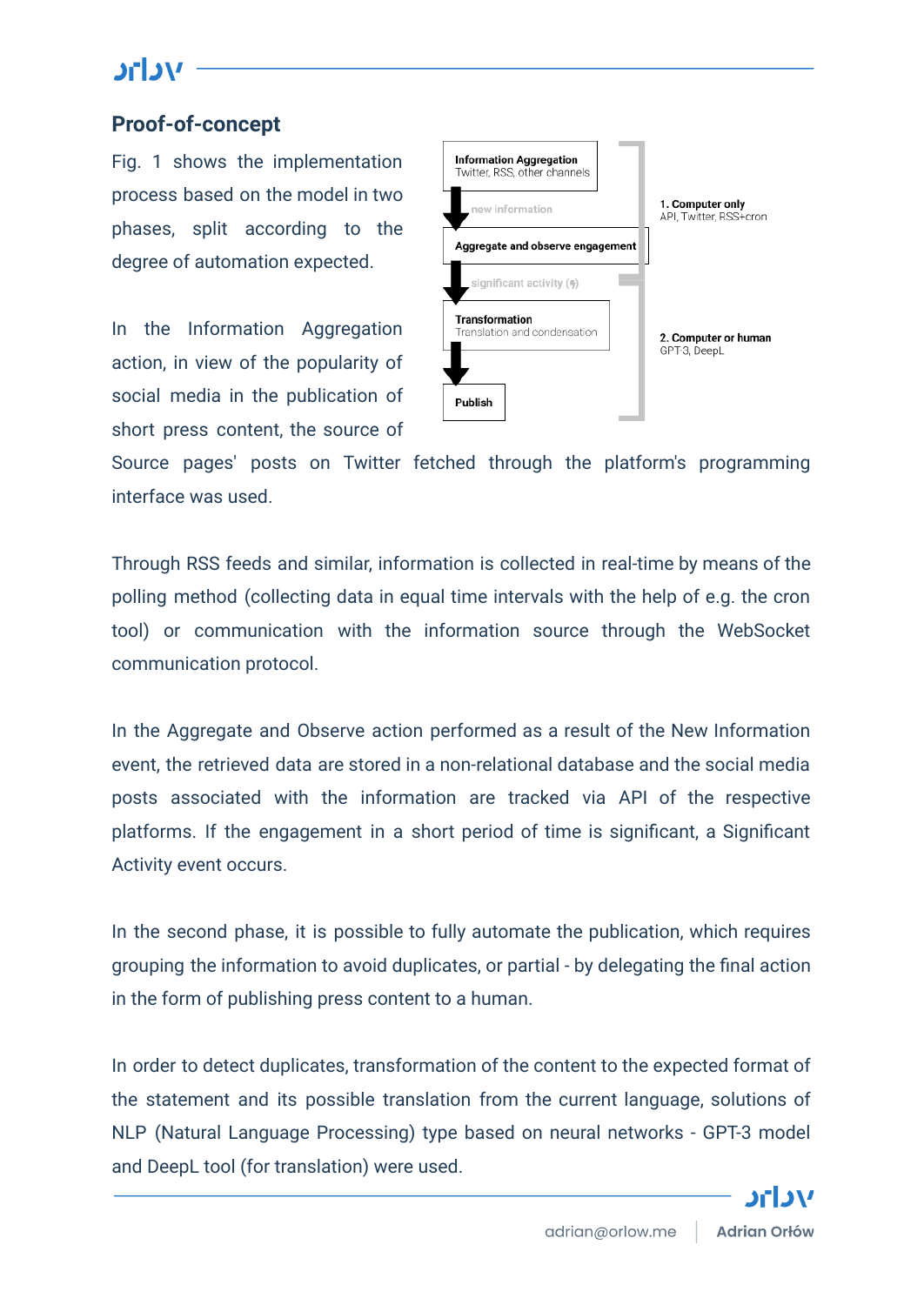

Fig. 2. (above) shows an example of an editor application interface supported by automated processes. It contains a collection of aggregated press messages (high engagement mark - lightning bolt) along with a collection of already published content, as well as a field for publishing new content.

Through the "drag and drop" method, all the necessary data is loaded from the selected message, the content is translated (if necessary) and an image is selected and uploaded. The only remaining human factor in the process is the final verification of the correctness of the content and its possible improvement.

For long content, the tool can be extended with the functionality of creating longer press message text or grouping the content.